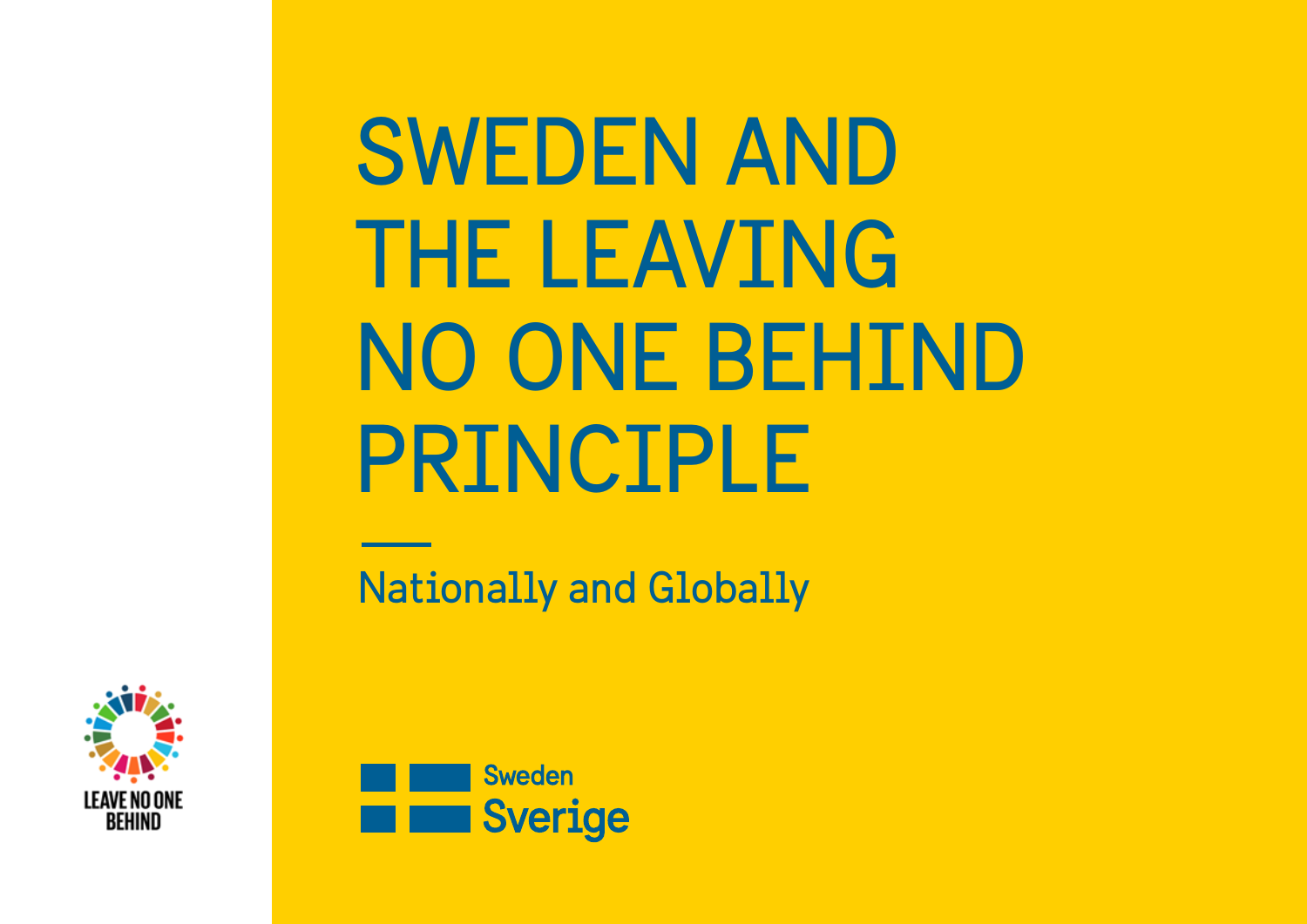# MAIN Realising human rights<br>and gender equality<br>The individual is at the heart of the 'Is

### and gender equality

The individual is at the heart of the 'leaving no one behind' (LNOB) principle. The right of every individual to fulfill their potential is reflected in the overarching ambition of the 2030 Agenda and a prerequisite for realising the goals for all, everywhere. We need to identify the structural causes of inequality, lack of gender equality, lack of respect of all human rights, be they civil or political rights, economic, social or cultural rights as well as discrimination on any ground that marginalizes and excludes individuals from realizing their capabilities, claiming their rights and holding duty bearers accountable. Sustainable development and gender equality cannot be achieved in leaving majority of the population behind. Accelerated action to reach the Sustainable Development Goals (SDGs) by 2030 should be guided by the norms and principles enshrined in international and regional human rights instruments.

#### Strengthening empowerment and participation

Designing policies that can capitalise on synergies and resolve tradeoffs between the SDGs can only be done through multi-stakeholder dialogue between all segments of society. It is particularly important to include groups who are frequently left out of the conversation in this process, not least women and girls. Cultivating trust in, and

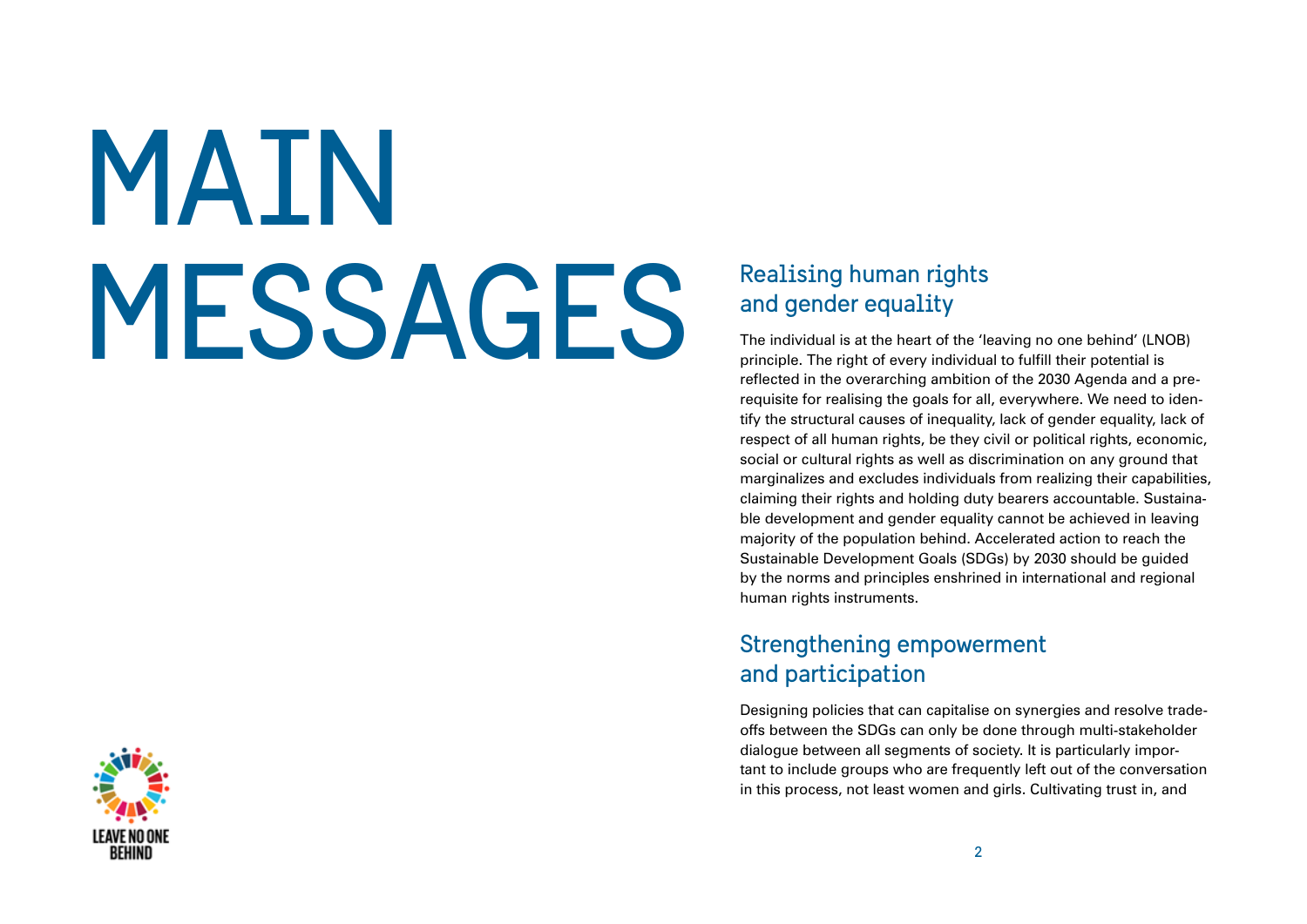

support for, governments from the local to the global level requires strengthening representation, engagement, and respect for civil rights, including freedom of speech, freedom of religion or belief, and freedom of assembly and association. Gender equality efforts are integral to any solution. Sweden supports open, inclusive and sustainable trade as an important tool for inclusive growth and poverty reduction, as well as the participation of developing countries in global trade.

#### Advancing the transition towards resource-efficient, resilient and climate-neutral economies

Directing more of the benefits of expanding global economic activity towards the world's poor will enable more rapid and steady progress towards socio-economic and environmental sustainability. Strengthening resilience, disaster risk reduction, climate change mitigation and adaptation, including safeguarding nature's contributions to people, is essential to ensuring that those in vulnerable situations are not disproportionately affected by environmental and disaster risks. Women and indigenous people should participate in decision-making. We need to secure environmental sustainability and access to food for future generations through a resource-efficient transition, the decoupling of growth from environmental degradation and the integration of Nationally Determined Contributions (NDCs) in national policies. Sustainable trade practises can enhance green transition by the dissemination of emission reduction technologies and services globally. Trade in environmental goods and services should therefore be facilitated. Special attention must be paid to the social and gender dimension of the transition, in order to ensure that no one, particularly people living in poverty, is left behind when society implements measures to become climate-neutral.

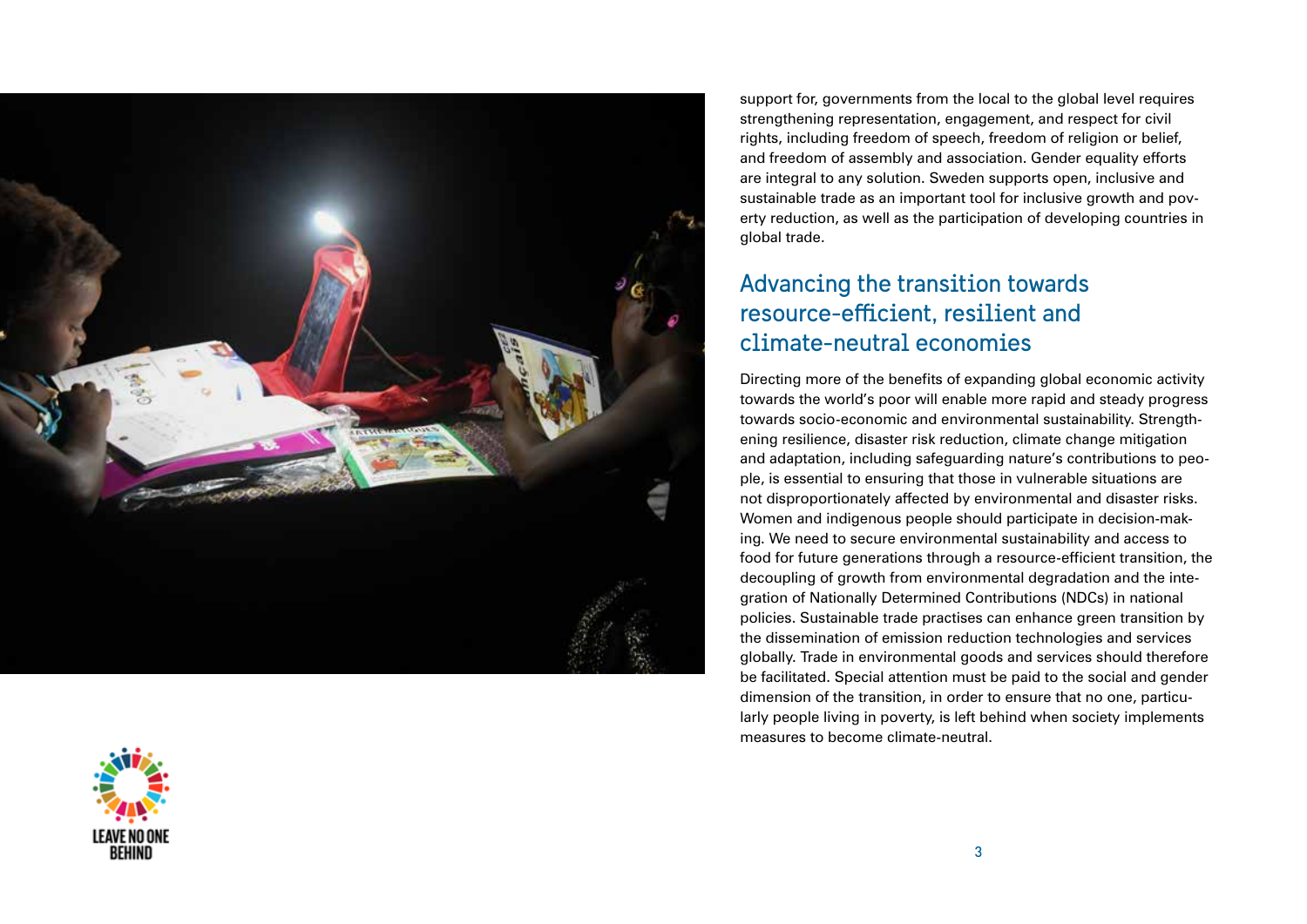



#### Promoting multidimensional poverty reduction

Poverty is multidimensional and viewed not only as a shortage of material assets, but also as a lack of influence over one's own situation, choices and safety, and as a lack of respect for the full range of human rights, including a lack of gender equality. If we are to reach those furthest behind, it is important to recognize the full range of shortages in resources, access to services, health, education and life choices. Food security and nutrition for all are fundamental to health and realizing the fulfilment of other rights.

#### Promoting social dialogue and decent work

Full and productive employment, fundamental rights in working life, social protection, social dialogue and gender mainstreaming are all a necessary for sustainable economic development and poverty reduction, leaving no one behind. Freedom of association and the right to collective bargaining are crucial for democratic development and to a sustainable working life. Poor working conditions, social injustice, inequality and lack of gender equality have been an important drivers of strikes, popular protests and social unrest. A functioning labor market, with a trusting relationship between employers, trade unions and the state, has contributed to productive employment with decent working conditions for people of diverse gender identities, reducing inequality and strengthening the voice of workers.

#### Progressively realizing universal social protection

Everyone has the right to social security and access to basic services. Universal social protection, including floors, is a powerful tool for alleviating poverty, tackling inequalities and lack of gender equality, social exclusion, and increasing resilience to social, economic and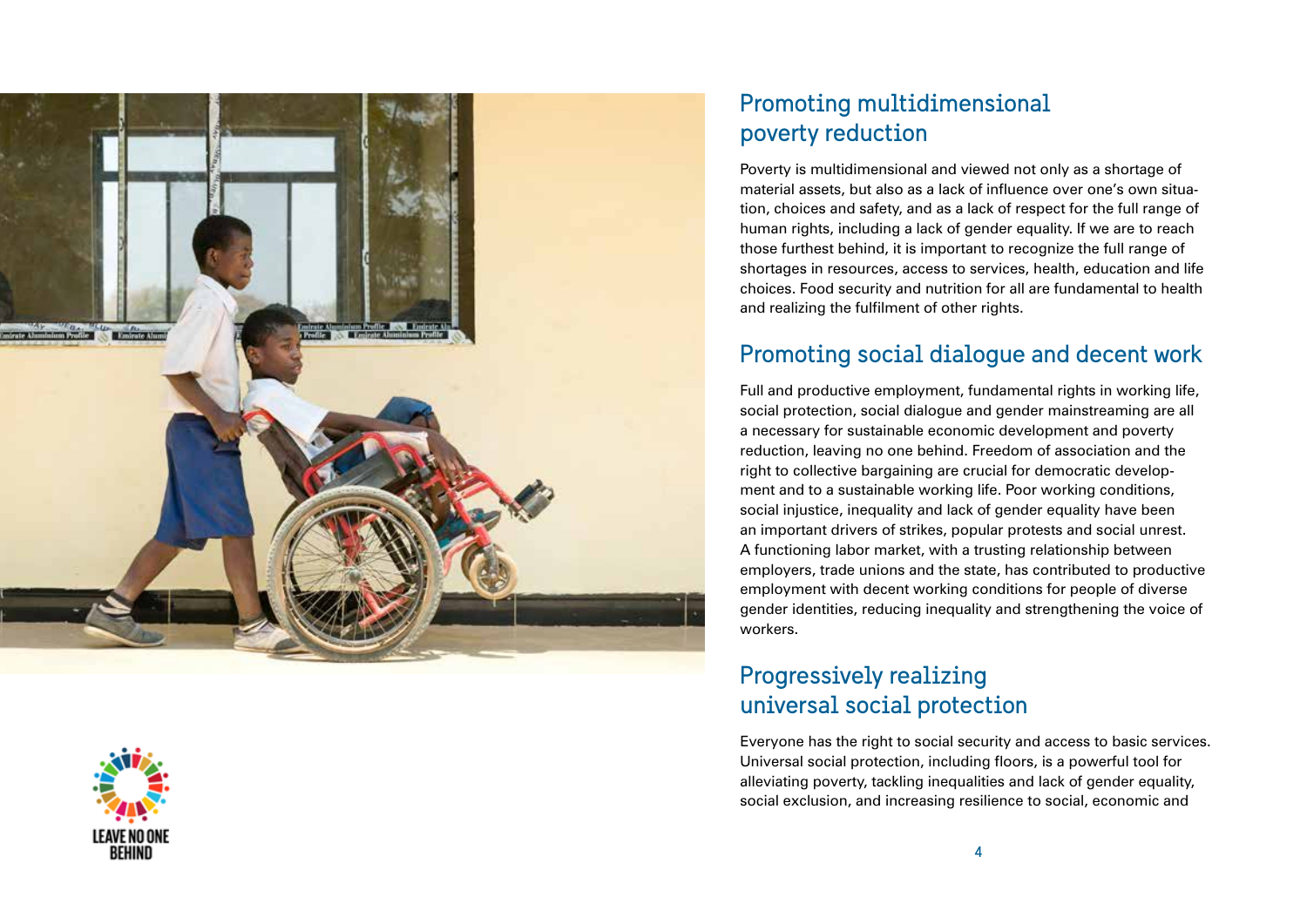

environmental shocks, and promoting equal opportunities for all, across generations and gender identity. Sweden's experiences from the last century resonate with current research showing that universal programmes are more effective than poverty-targeted programmes in reaching both their intended recipients and those living in extreme poverty.

#### Improving data and monitoring

 between countries and contexts. Improving the availability of reliable, Targeting action at those left behind requires having a proper monitoring system to identify and follow up on policies aimed at improving the conditions of those facing marginalisation and exclusion. Data must be disaggregated beyond age and sex, including such information as migratory status, ethnicity and disability etc. Such disaggregated data need to be collected and handled in an ethical and responsible way that does not expose those who are already at risk to any harm. Who is part of a group in vulnerability is determined by various intersecting characteristics and can differ over time, high-quality and disaggregated data needs to be partnered with a holisitic monitoring and evaluation system to assess the conditions of people in vulnerable situations.

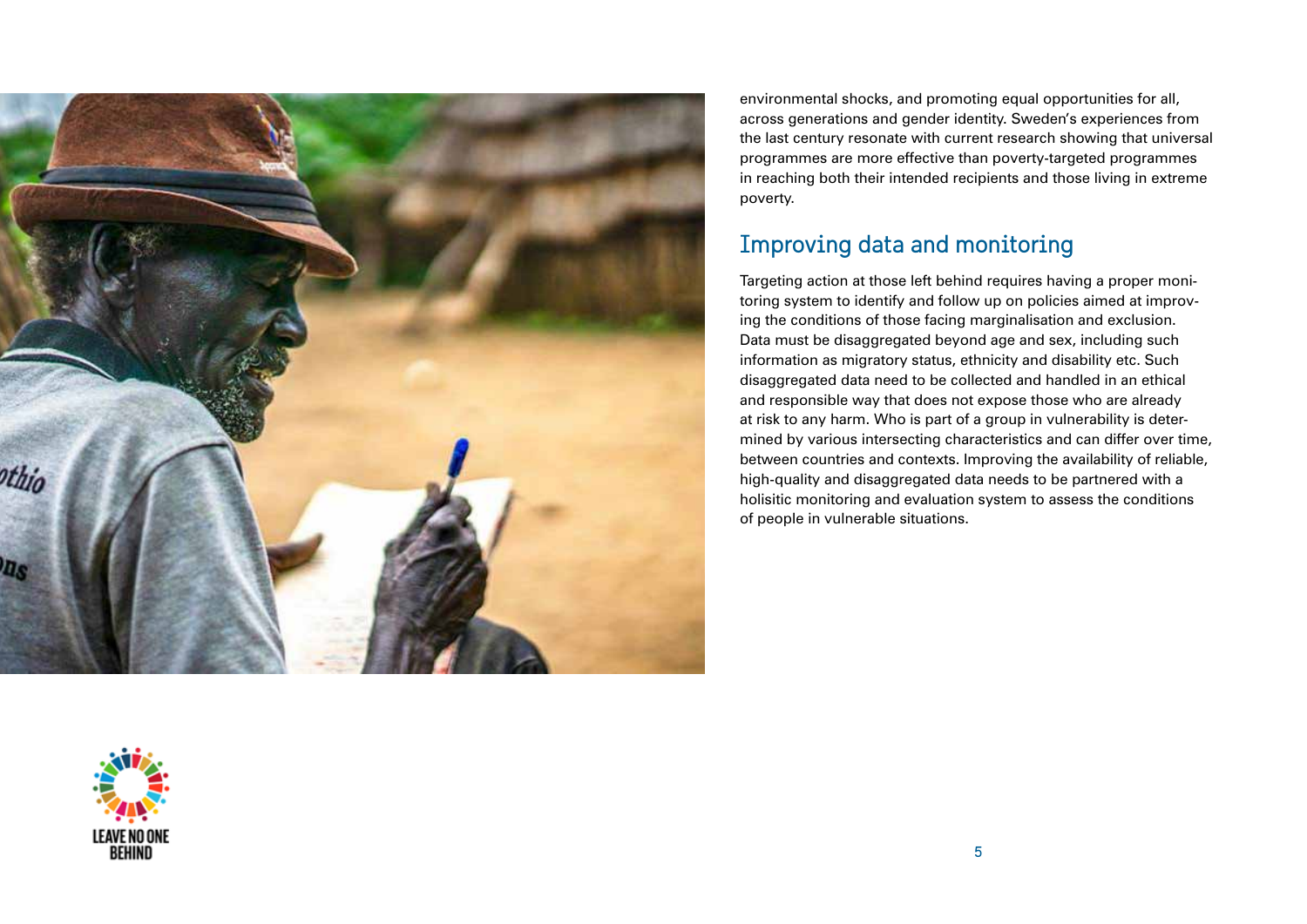## LEAVING NO ONE BEHIND – A GOAL OF AND A PREREQUISITE FOR SUSTAINABLE DEVELOPMENT



The outbreak of the COVID-19 pandemic illustrates the interconnectivity of our challenges. Local crises quickly become global. Everyone is afected but the impact is disproportionately negative for people in vulnerable situations.

 another 130 million people into hunger during 20201. Women, men and people belonging to diferent minority groups are afected in diferent ways. Particularly at risk are people who are older, sick or disabled, people living in poverty and marginalization, and people who have limited access to health care services and water, sanitation and hygiene. Racism and xenophobia are often exacerbating factors. Some women and children, as well as LGBTI people, who are isolated at home and subjected to domestic violence. Small businesses and groups with precarious or informal employment contracts are experiencing severe economic uncertainty. Food insecurity is increasing and the pandemic risks pushing

The COVID-19 pandemic has demonstrated that the world is falling short on its commitment to leave no one behind.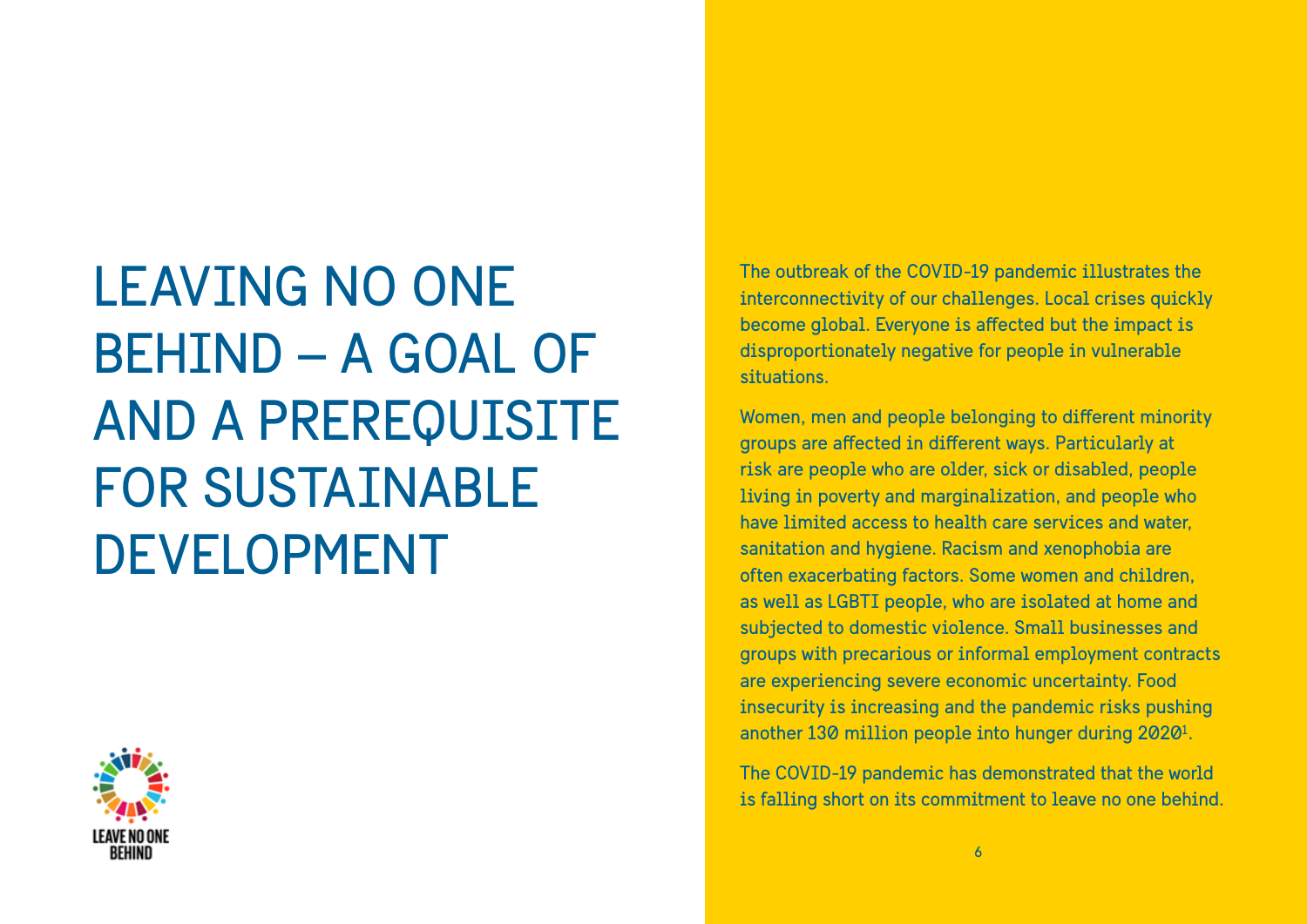#### Who is being left behind?

Leaving no one behind is both an overarching objective of the 2030 Agenda and a prerequisite for achieving the 17 SDGs. The principle implies targeting efforts at populations that are experiencing multiple, intersecting disadvantages linked to socio-economic conditions, governance mechanisms and discriminatory policies, as well as reaching the furthest behind first. Income inequalities have been growing in recent decades, leaving many people behind with regards to healthcare, housing, education, good-quality nutrition, water, sanitation and other services and rights. Discriminatory laws, norms and barriers to political participation prevent women and marginalised groups from achieving empowerment and influence. Shrinking democratic space and restrained political freedoms hamper the possibilities to organise, formulate collective demands, and hold governments accountable. Over 50 per cent of the population living in extreme poverty reside in five countries in sub-Saharan Africa and South Asia2. Sub-Saharan Africa has the largest gender poverty gap3. By 2030, a majority of those living in extreme poverty will be living in fragile and conflict-affected states<sup>4</sup>. The livelihoods of the poor are more severely threatened by climatic shocks, including changes in temperature, floods, and droughts. Smallholder farmers produce 36 per cent of the world's food<sup>5</sup> and often operate in the informal sector<sup>6</sup> which makes them more vulnerable.

Universal and life-cycle based social protection is most effective in reaching and supporting the poorest and those in the most vulnerable situations, not least women and girls. In addition, specific programmes need to be implemented to address the needs of all children, youth, people with disabilities, people living with HIV/AIDS, older people, indigenous peoples, refugees and internally displaced persons, migrants and others who face exclusion and marginalisation due to various circumstances. Sweden is committed to addressing gender inequalities nationally while accelerating action to remove all legal, cultural, social and economic barriers to achieving gender equality and the empowerment of all women and girls globally through our feminist foreign policy.

#### Empowering future generations

 with 90 percent residing in developing countries. As we step into the Decade of Action, a special focus needs to be placed on the conditions and opportunities of future generations. The proportion of young people in the world is the largest in history, Ensuring that young people and children are not left behind in terms of access to health, education, connectivity, economic opportunity and political participation will be crucial for future sustainable development. The situation of girls needs special attention. Global shocks such as the COVID-19 outbreak can disturb and even reverse progress in SDG outcomes

 (SDG 4), domestic violence (SDG 16.2), strained for children and youth through the closing of schools health care systems and isolation (SDG 3), sexual and gender based violence (SGBV) and harmful practices (SDG 5), as well as decreased food security (SDG 2).

The empowerment and recognition of young people as agents of change and meaningful partners in decision-making and negotiations are the foundation of resilient systems. Young advocates are raising issues of intergenerational fairness and should be included as advisors in realising social, economic and ecological sustainability. Young leaders from local communities around the world are contributing daily to more peaceful and inclusive societies for the betterment of all. It is vital that all young people's varied experiences, opinions and perspectives are represented and mirrored in meaningful participation. Young people are not a homogenous group and are facing different risks of being left behind. A special focus needs to be placed on refugee children and young people, especially girls and young women, as well as those in the asylum process. Inclusion must be practiced in a spirit of partnership where young people are stakeholders and agents in their own lives, and where their opinions are heard and recognised and can serve as a basis for decision-making.

- 1 FSIN, 2020, Global Report on Food Crises (WFP)
- 2 Global Sustainable Development Report 2019
- 3 World Bank
- 4 Global Sustainable Development Report 2019, 85%
- 5 <http://www.fao.org/3/ca7036en/ca7036en.pdf>

<sup>6</sup> [http://www.fao.org/family-farming/data-sources/dataportrait/farm-size/en/](http://www.fao.org/family-farming/data-sources/dataportrait/farm-size/en)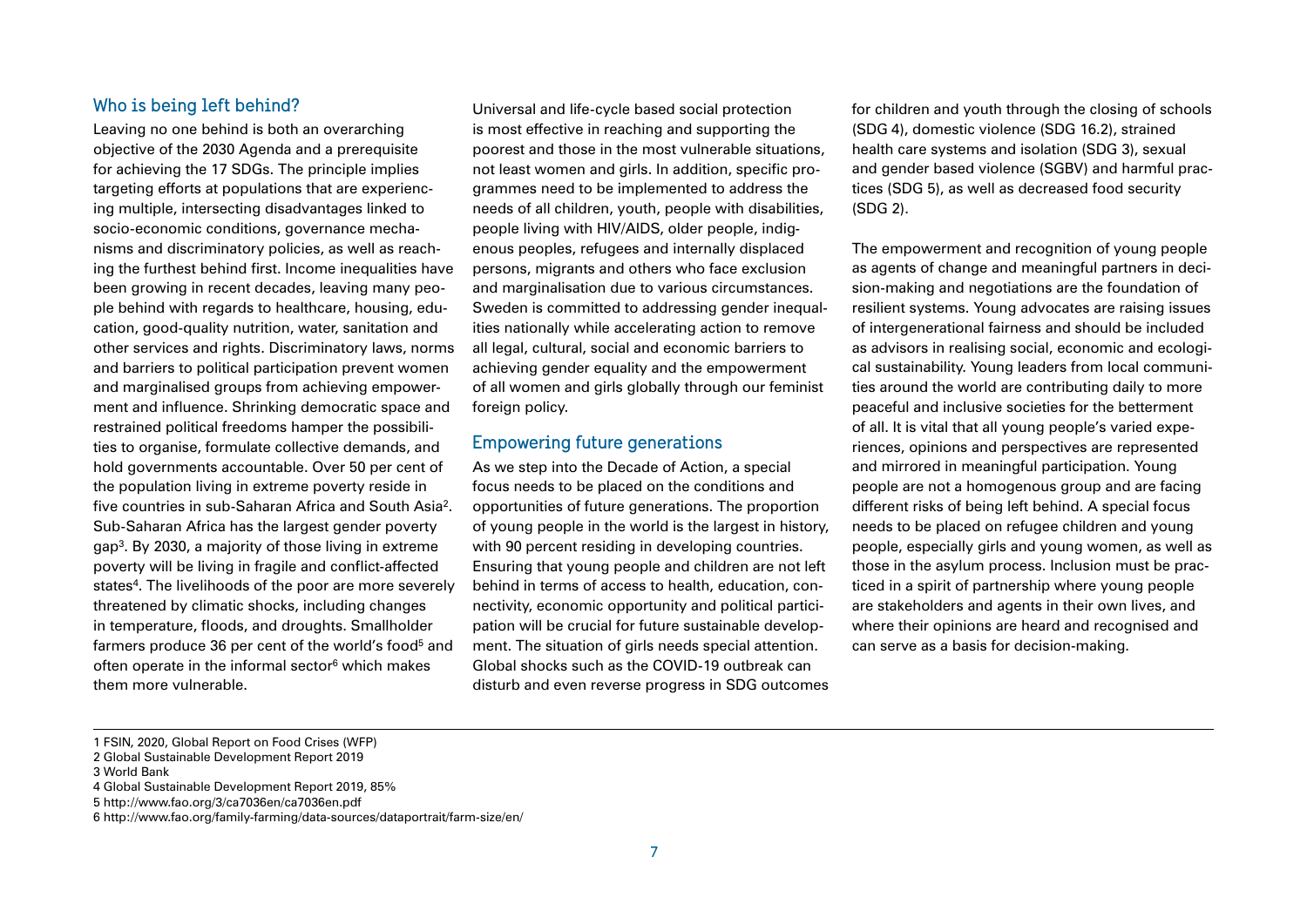## OPERATIONALIZING THE LNOB PRINCIPLE



Leaving no one behind is central to achieving the SDGs, both at home and globally. To tackle these challenges, new partnerships are being formed and there is a growing awareness of the urgency to act now. Implementation involves a step-by-step approach towards a modern and sustainable welfare state, nationally and as part of the global system. Multilateral cooperation is more important now than ever before.

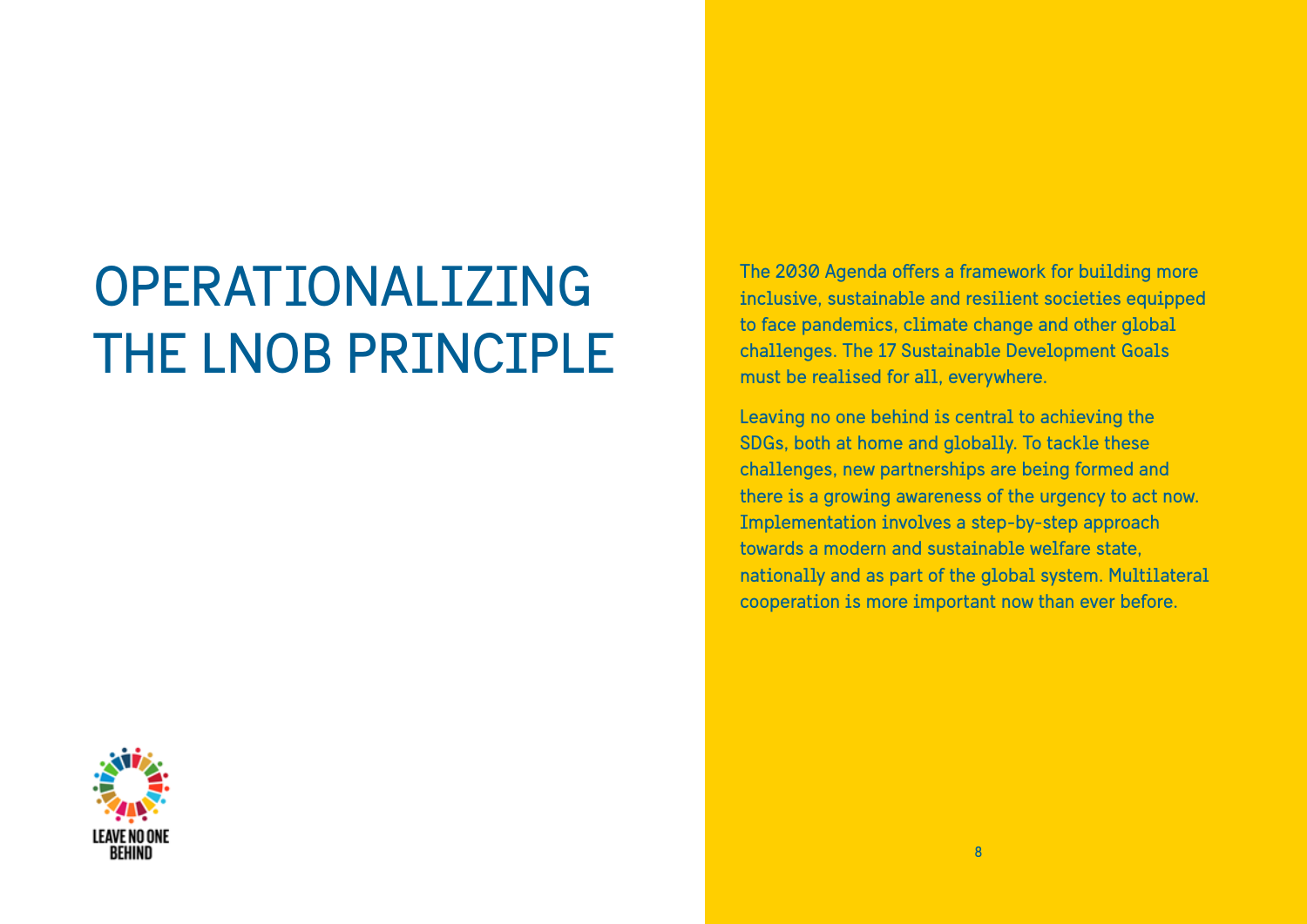## SWEDEN AT WORK NATIONALLY



Sweden has a feminist Government and pushes for gender integration in all policies. In 2016, the Government adopted a national strategy for human rights aimed at establishing a platform for continued work to promote full respect for Sweden's international human rights commitments. Furthermore, the Government has presented a new goal for national disability policy with a clearer rights perspective and incorporated the UN Convention on the Rights of the Child (CRC) into Swedish law. In recent years, several reforms have been introduced to secure equal rights for LGBTI people. However, LGBTI people, particularly transgender and intersex people, still face challenges in Sweden. Funds have been provided to raise the level of ambition on enabling the Sami people to retain and develop their culture. Sweden has also developed a national plan to combat racism, similar forms of intolerance and hate crime. One priority is preventing and combating honour-related violence and men's violence against women.

Sweden's municipalities and regions are committed to sustainable development. Large parts of the Swedish business community see sustainability as a competitive advantage. Sustainability is increasingly being integrated into the core of business models and is driving new innovations. Civil society is paving the way through its own efforts and by pushing decision-makers to act. More than ever before, young people are recognised as being key to transformative change, and the large and growing number of older people are actively contributing to society in many ways. The Swedish research community contributes cutting-edge research on sustainable development. Seventy-nine Swedish government agencies have approved a joint declaration of intent to implement the 2030 Agenda and are now finding new ways to collaborate to deliver on the SDGs.

 to SDG 13. The global shift from carbon-intensive to carbon-neutral Sweden's aim to become the world's first fossil-free welfare state, reaching net zero emissions by 2045 at the latest, responds directly development that is needed will also contribute to the implementation of the whole 2030 Agenda – notably SDGs 7, 9, 11,12. When implementing this shift, consideration should be given to safeguarding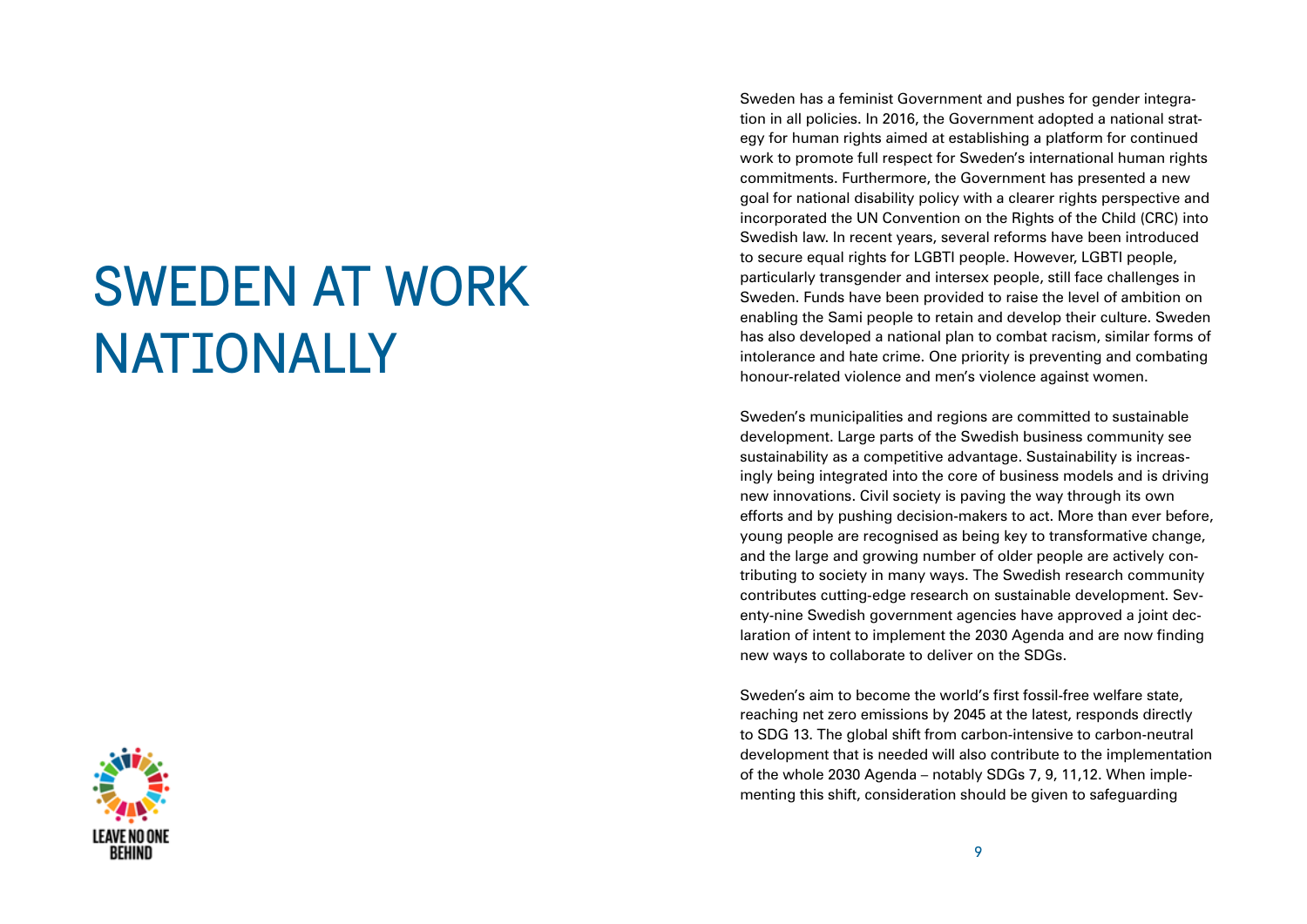"SWEDEN'S AIM TO BECOME THE WORLD'S FIRST FOSSIL-FREE WELFARE STATE, REACHING NET ZERO EMISSIONS BY 2045 AT THE LATEST, RESPONDS DIRECTLY TO SDG 13."



 challenges, in July 2016 the Government launched a long-term reform According to the latest review of the implementation of the 2030 Agenda by Statistics Sweden, 2 per cent of Sweden's population live in "severe material deprivation", a poverty measure formulated by the EU. Yet, challenges remain when adopting an intersectional perspective on social exclusion. The rate is higher among the foreign-born population, people with disabilities, and the unemployed. Socio-economically disadvantaged areas in Stockholm have also been worse hit by COVID-19, exacerbating existing challenges around segregation, exclusion, and marginalisation. In a response to these existing programme for reduced segregation in 2017–2025.

Sweden's ambitious welfare ambitions are underpinned by maintaining a high level of employment for both women and men. An active labour market policy, combined with transition agreements developed by the social partners, enables swift structural change by supporting mobility in the labour market and making it easier for unemployed to return to employment. Strong and independent social partners is the linchpin of a functioning labour where both sides of industry can negotiate to reach solutions that are acceptable to everyone. The Swedish collective agreement system gives room for flexibility and solutions adapted to the realities of the labour market.

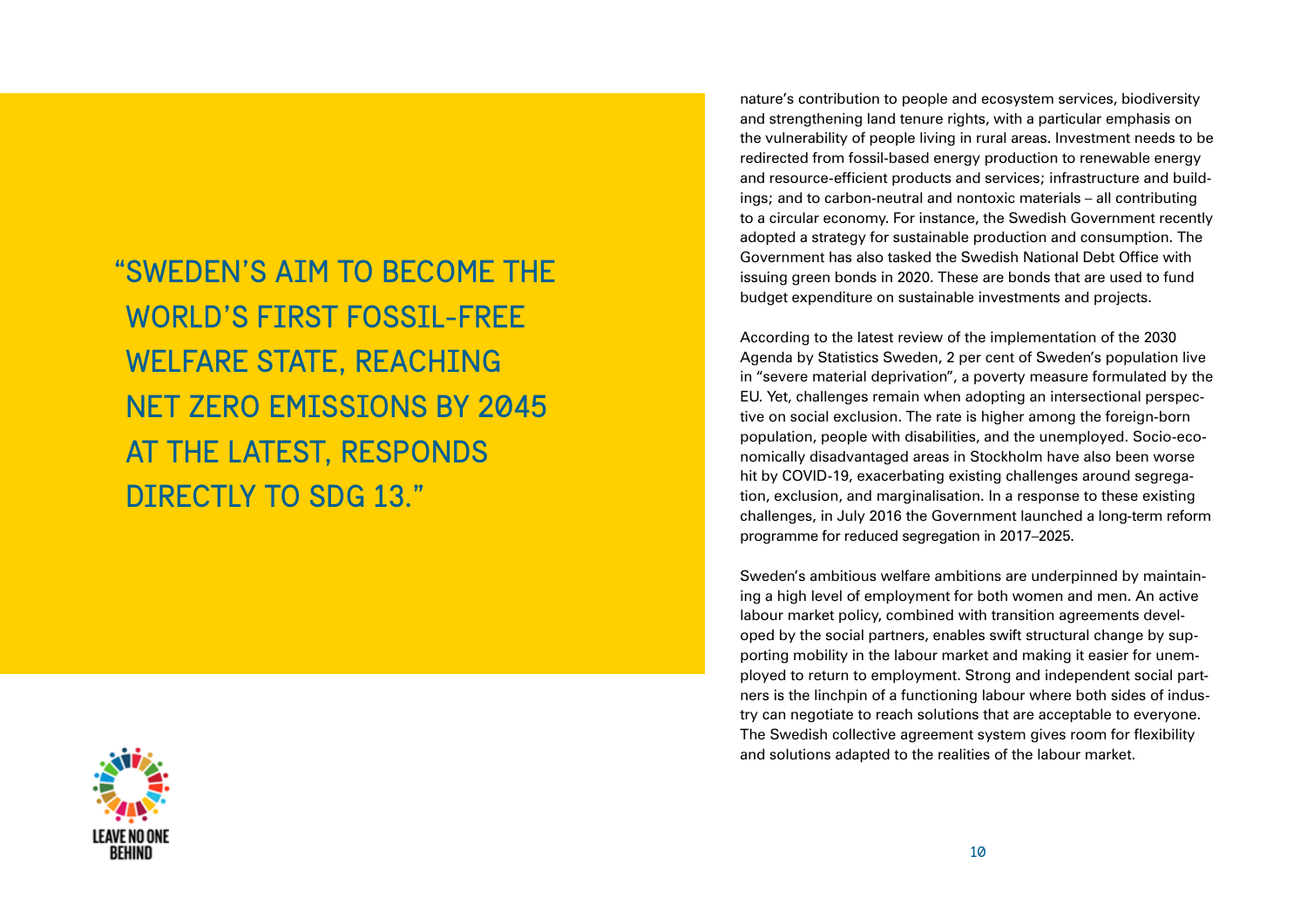

Sweden has a long history of a universal, rights-based and comprehensive system of social protection. It includes publicly funded education systems, subsidised preschools, social services such as health care, affordable childcare and care for older people, as well as social security for people in need. Sweden also has a social insurance system providing sickness insurance, unemployment benefits, universal child allowance, pensions and paid parental leave for both parents, for example. Since 2015, action has been taken to further develop some of these areas. Child allowance and maintenance support, for example, have been increased. Also, a review of the Swedish pension system, with a specific focus on decreasing the pension gap between women and men, has been carried out and has resulted in an action plan to tackle this challenge. The Government has also launched a programme of measures for better health and reduced sickness absence from work, which has curbed the rising number of people on sick leave. In addition, the Riksdag (Swedish Parliament) has adopted a public health bill for good and equitable public health for the entire population with the aim of closing avoidable health gaps within a generation.

The 2030 Agenda specifies several background variables according to which the statistics should be broken down to identify groups in vulnerable situations. For reasons of confidentiality and integrity, such breakdowns have not always been possible in Sweden. Statistics Sweden has formed a working group tasked with improving the visibility of groups in vulnerable situations in the domestic follow-up process, with the ambition of reviewing the implementation of the LNOB principle in its 2020 report.

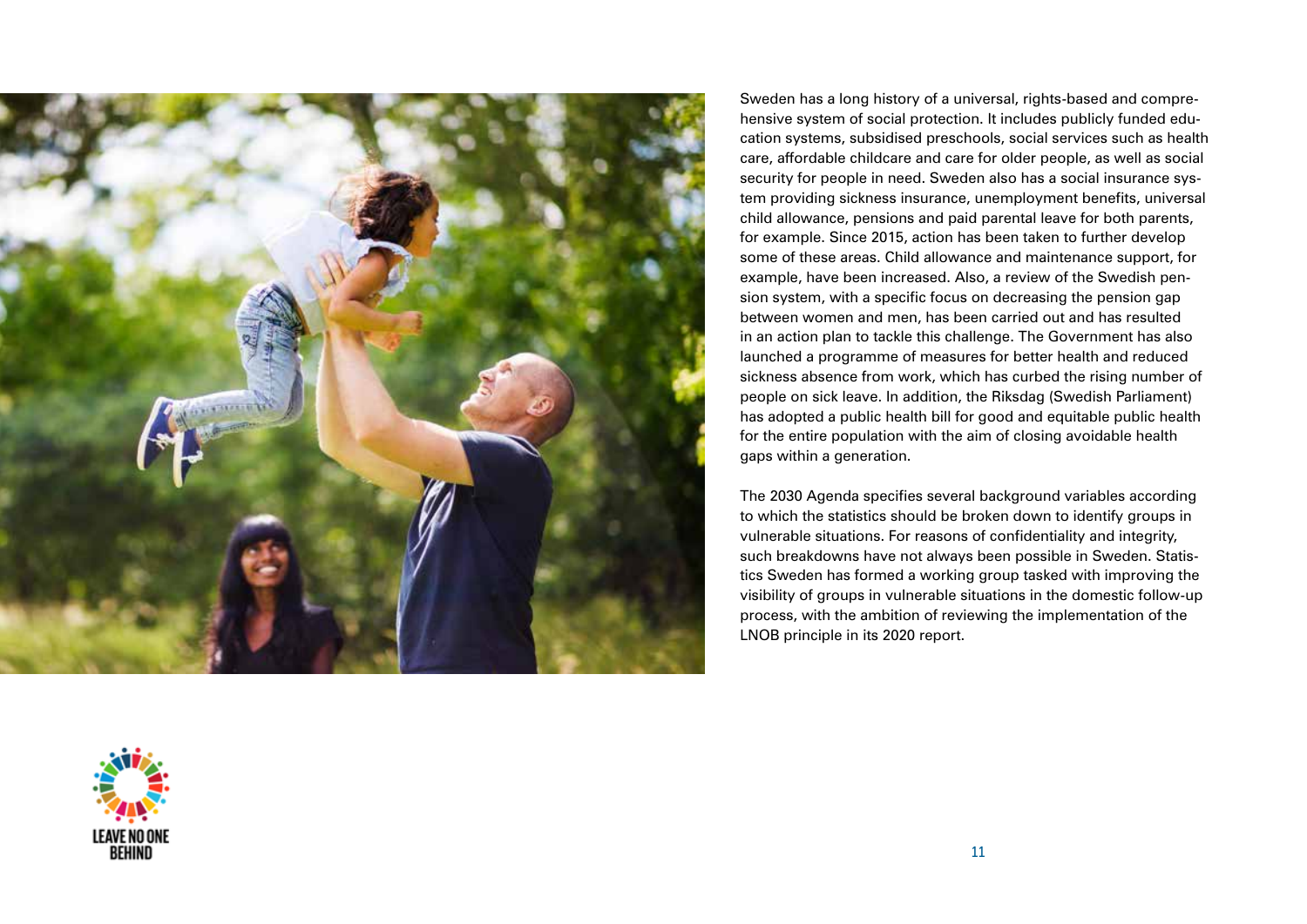"AS WE STEP INTO THE DECADE OF ACTION, A SPECIAL FOCUS NEEDS TO BE PLACED ON THE CONDITIONS AND OPPORTUNITIES OF FUTURE GENERATIONS."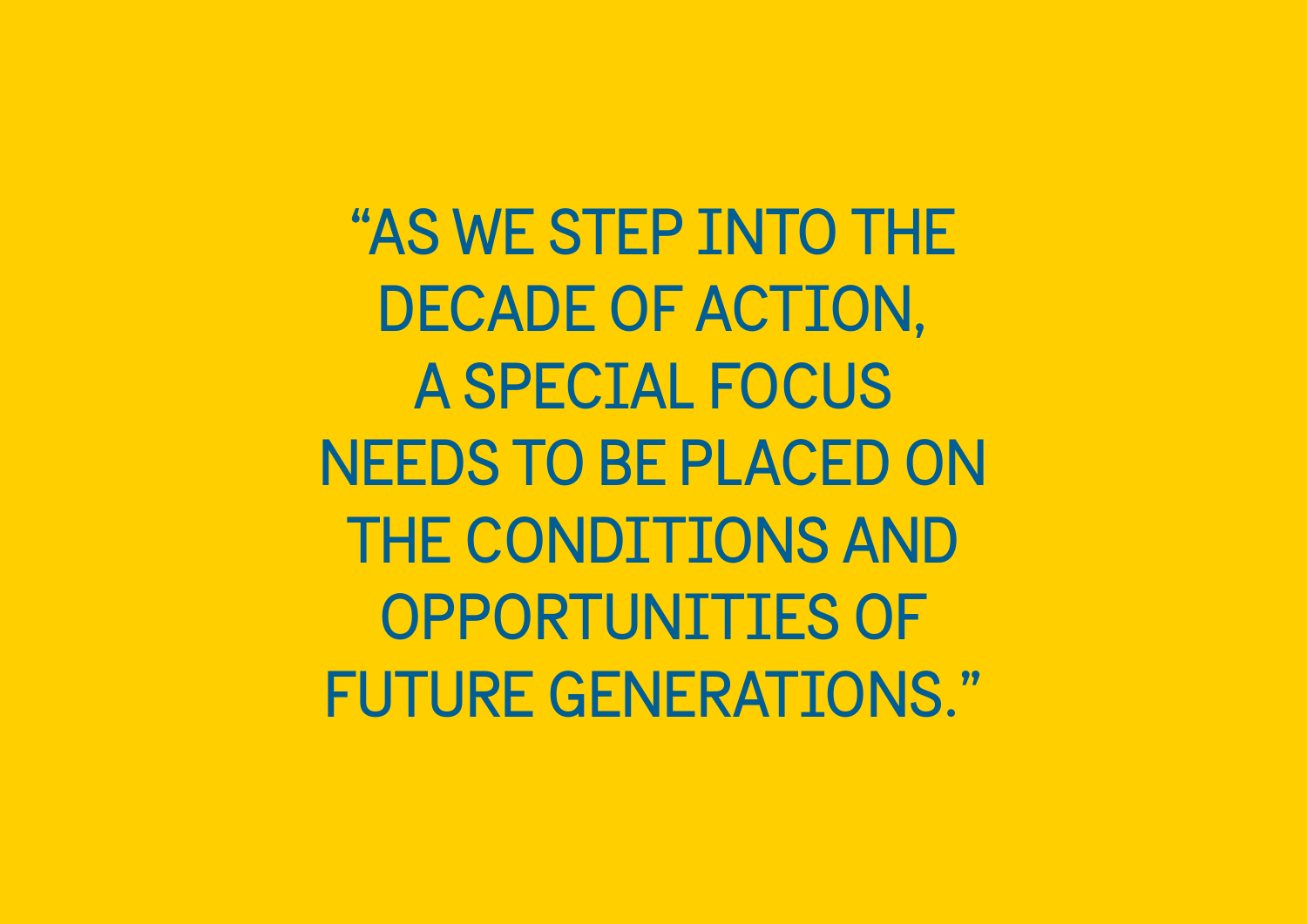## SWEDEN AT WORK GLOBALLY



Sweden pursues a feminist foreign policy, including a feminist trade policy. These policies aim to strengthen women's human rights, countering discriminatory laws and norms, sexual and reproductive health and rights (SRHR) as well as combating child marriage and all forms of gender-based violence. Sweden also prioritizes women's economic and social rights, women's economic empowerment, and their power over economic decisions, resources and opportunities.

For the Swedish Government, respect for universal human rights and gender equality are not just foreign policy goals in themselves – they are means for global development and security. Sweden is convinced of the link between inclusiveness, gender equality, justice, and peace, and is committed to the implementation of UN Security Council resolutions on women, peace and security, youth peace and security, and children in armed conflict. Sweden promotes respect for international conventions and standards set by the International Labour Organization (ILO) to ensure that workers' fundamental human rights are fulfilled. Sweden promotes social dialogue, decent work and inclusive growth through the Global Deal partnership. Sweden also prioritises protecting, migrants' human rights and facilitating safe, orderly and regular migration.

The Swedish Drive for Democracy focuses on strengthen civil society, human rights, the rule of law, free and independent media, democratic processes as well as women's and young people's democratic engagement. The Drive for Democracy was launched in 2019 following growing concerns about the threats and challenges to democracy: These challenges have been exacerbated by the many restrictions imposed by governments aimed at limiting the spread of the COVID-19 virus.

Sweden continues to be a strong advocate for a free, open and rulesbased trading system and gender equal trade policies as well as enhancing the participation of developing countries in global trade, including through trade-related development assistance (Aid for Trade). Sweden is a driving force in safeguarding the participation of Major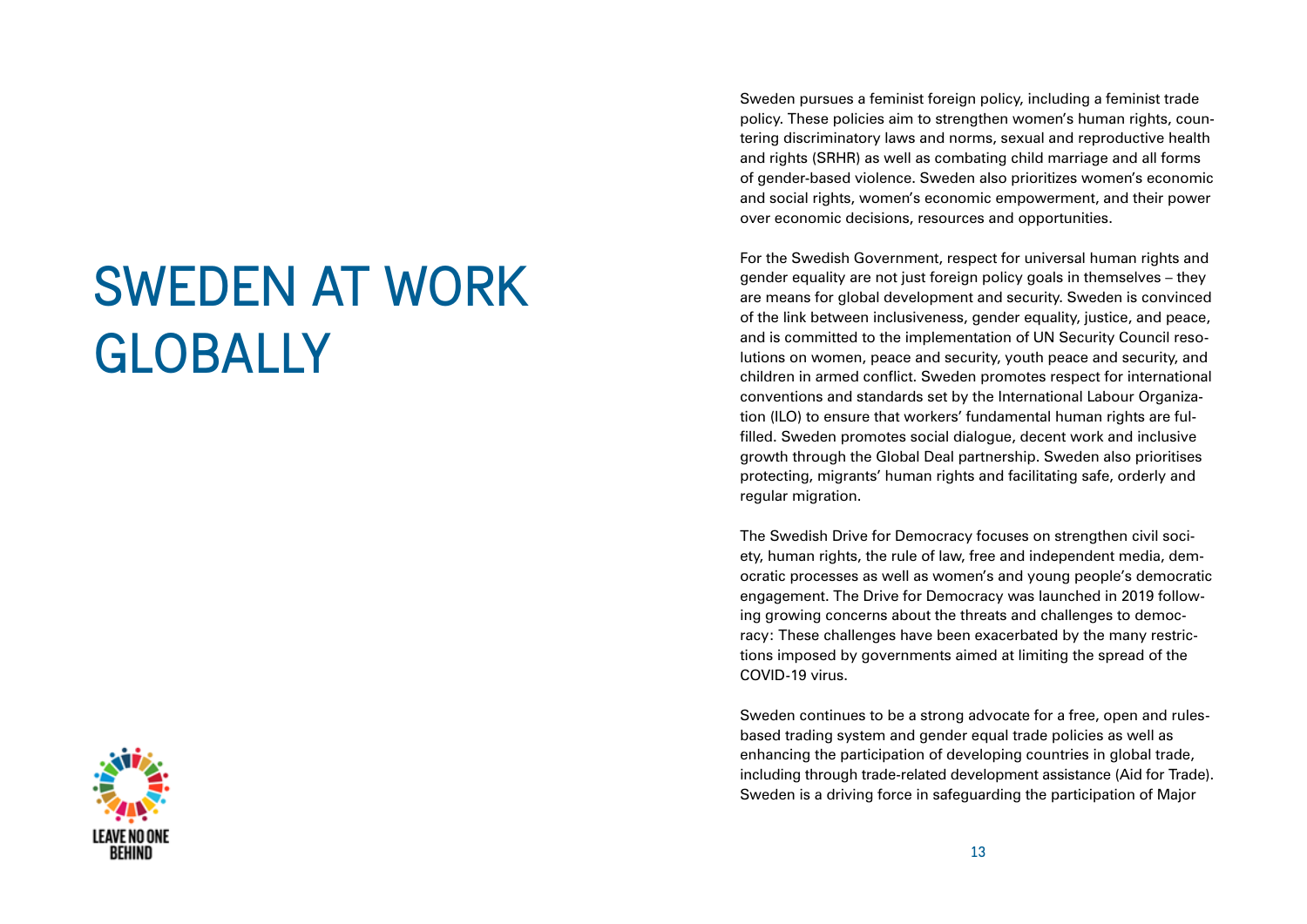

Groups and other Stakeholders in the review of the High-level Political Forum (HLPF) and advocates for higher degrees of accountability and peer-learning in countries' Voluntary National Reviews (VNRs).

Sweden has a long history of supporting climate change mitigation and adaptation action in developing countries, in an array of sectors and on a long-term basis and has scaled up its ambitions since the adoption of the Paris Agreement. In 2019, Sweden decided to increase financial support to three major climate funding mechanisms<sup>7</sup>. Sweden is leading a global program on sustainable lifestyles together with Japan to advance global action on sustainable production and consumption. Indigenous people play a crucial role in ensuring the sustainable management of land resources, providing ecosystem services and maintaining biodiversity fulfilling SDGs 13, 14 and 15. One way Sweden supports this is through the Tenure Facility. The United Nations Tax Committee and the Coalition of Finance Ministers for Climate Action are two of the forums in which Sweden is sharing its long and positive experiences of carbon taxation, hoping more countries will use economic measures to put a price on carbon. Sweden has also offered to host a high-level meeting in 2022 at the 50th anniversary of the 1972 first United Nations conference on the human environment, with the aim to support faster action.

The situation, needs, preconditions, and priorities of poor populations, including women, girls, men, boys and other marginalized groups constitute the starting point for the Swedish International Development Cooperation Agency's (Sida) work on poverty reduction. Sida has developed a multidimensional poverty framework to be considered in the analysis, planning, implementation and follow-up of Swedish development cooperation. Poverty is viewed in terms of a lack of material resources, power, voice and respect for human rights, opportunities and choice, and lack of human security. Women and girls make up the majority of the world's population, but they still do not have the same rights or access to resources. Swedish develop-

7 The Adaptation Fund, the Least Developed Countries Fund and the Green Climate Fund

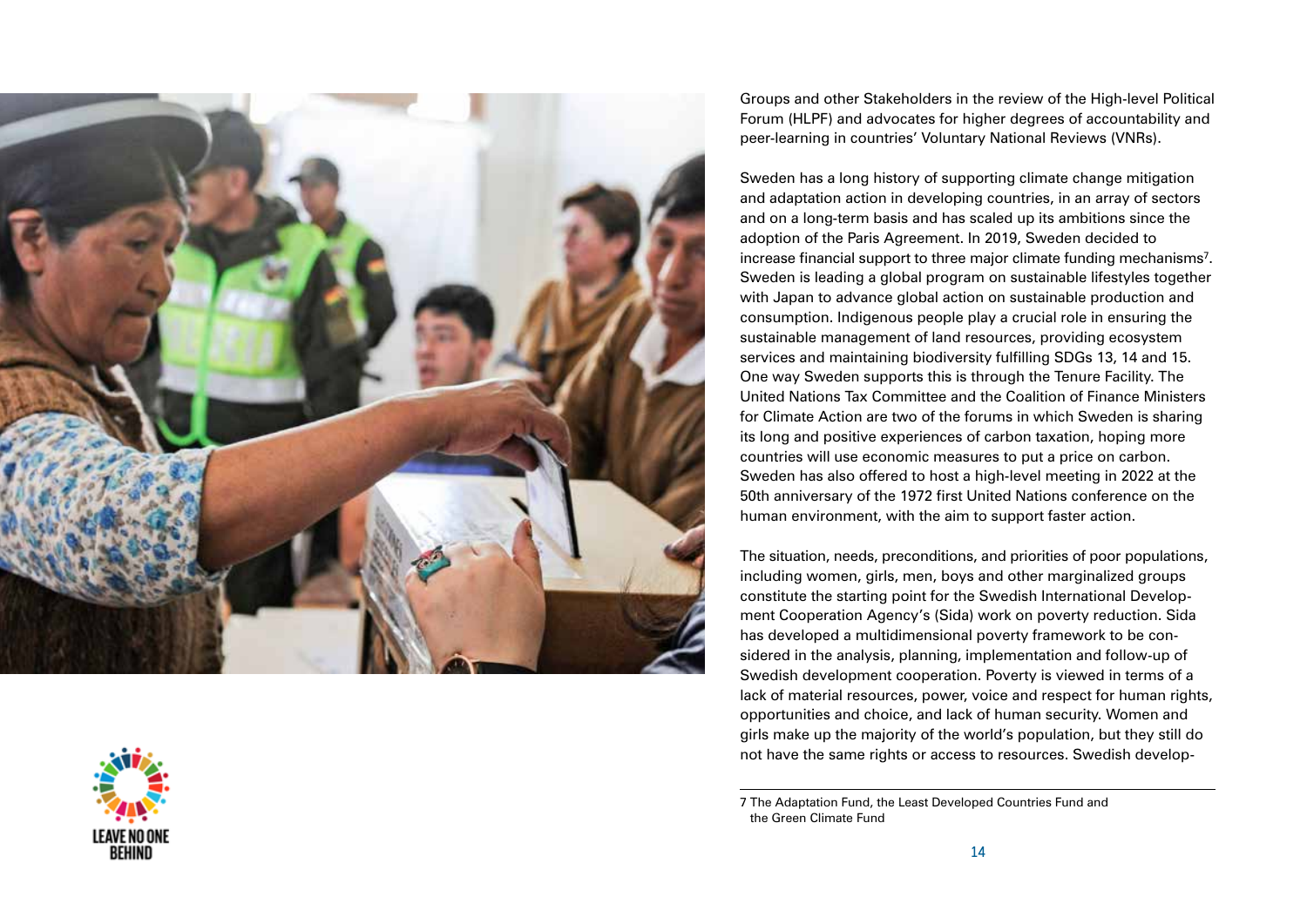"THE OUTBREAK OF COVID-19 HAS ILLUSTRATED THE IMPORTANCE OF A GENDER AND RIGHTS-BASED APPROACH TO HEALTH SERVICES, WHERE ACCESS FOR EVERYONE, REGARDLESS OF ABILITY TO PAY, IS FUNDAMENTAL."



ment cooperation takes as its starting point poor people's perspectives on development and the rights perspective. In addition, three thematic perspectives are prioritised: conflict, gender equality, and environmental and climate change.

Sweden's experience from universal social protection programmes is valuable in the growing global discussion on how universal social protection programmes can be implemented in different countrycontexts, and how existing targeted protection systems can potentially become more universal over time. A growing proportion of Swedish development cooperation efforts are being focused on advancing universal protection systems, such as universal pensions. Sida recently became part of the Universal Social Protection (USP) 2030 initiative. Sweden also has a long history of supporting universal access to education (SDG 4) and health (SDG 3). Sustainable health systems that offer everyone equal access to good services, known as universal health coverage (UHC), are currently a global priority. The outbreak of COVID-19 has illustrated the importance of a gender and rights-based approach to health services, where access for everyone, regardless of ability to pay, is fundamental. It is more common for women and girls to be outside social protection systems or not to have equal access to them.

 Statistics Sweden supports the development of statistical capacity to improve possibilities and strengthen capacity for actors in partner support for improved statistical capacity. In November 2018, Sweden throughout the world. In 2018, the Swedish Government adopted the 'Strategy for capacity development, partnership and methods that support the 2030 Agenda for sustainable development', which aims countries to implement and follow up the 2030 Agenda, including hosted the Inter-agency and Expert Group on Sustainable Development Goal Indicators (IAEG-SDG) meeting in Stockholm. After consultations with UN organizations and civil society, a report was prepared highlighting policy priority areas for groups in vulnerable situations<sup>8</sup>.

<sup>8</sup> Statcom, 2018. Data Disaggregation and SDG Indicators: Policy Priorities and Current and Future Disaggregation Plans: <https://unstats.un.org/unsd/stat>com/50th-session/documents/BG-Item3a-Data-Disaggregation-E.pdf